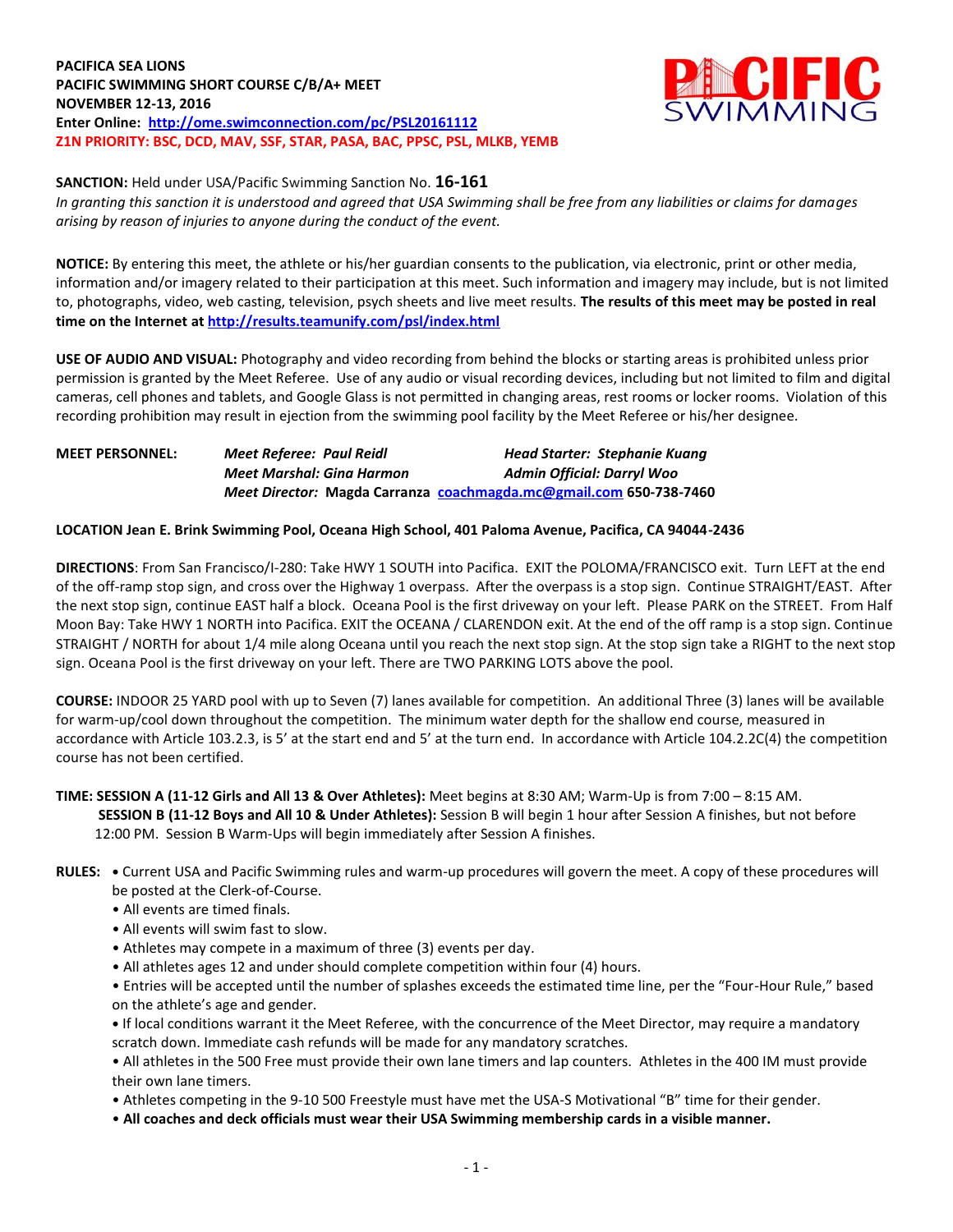**UNACCOMPANIED ATHLETES:** Any USA-S athlete-member competing at the meet must be accompanied by a USA Swimming member-coach for the purposes of athlete supervision during warm-up, competition and warm-down. If a coach-member of the athlete's USA-S Club does not attend the meet to serve in said supervisory capacity, it is the responsibility of the athlete or the athlete's legal guardian to arrange for supervision by a USA-S member-coach. The Meet Director or Meet Referee may assist the athlete in making arrangements for such supervision; however, it is recommended that such arrangements be made in advance of the meet by the athlete's USA-S Club Member-Coach.

**RACING STARTS:** Athletes must be certified by a USA-S member-coach as being proficient in performing a racing start, or must start the race in the water. It is the responsibility of the athlete or the athlete's legal guardian to ensure compliance with this requirement.

**RESTRICTIONS:** • Smoking and the use of other tobacco products is prohibited on the pool deck, in the locker rooms, in spectator

- seating, on standing areas and in all areas used by swimmers, during the meet and during warm-up periods. • Sale and use of alcoholic beverages is prohibited in all areas of the meet venue.
- No glass containers are allowed in the meet venue.
- No propane heater is permitted except for snack bar/meet operations.
- All shelters must be properly secured.
- There will be no swimmer/spectator seating on the pool deck.
- Changing into or out of swimsuits other than in locker rooms or other designated areas is prohibited.

• Destructive devices, to include but not limited to, explosive devices and equipment, firearms (open or concealed), blades, knives, mace, stun guns and blunt objects are strictly prohibited in the swimming facility and its surrounding areas. If observed, the Meet Referee or his/her designee may ask that these devices be stored safely away from the public or removed from the facility. Noncompliance may result in the reporting to law enforcement authorities and ejection from the facility. Law enforcement officers (LEO) are exempt per applicable laws.

**ELIGIBILITY:** • Athletes must be current members of USA-S and enter their name and registration number on the meet entry card as they are shown on their Registration Card. If this is not done, it may be difficult to match the athlete with the registration and times database. The meet host will check all athlete registrations against the SWIMS database and if not

found to be registered, the Meet Director shall accept the registration at the meet (a \$10 surcharge will be added to the regular registration fee). Duplicate registrations will be refunded by mail.

• Athletes in the "A" Division must have met at least USA Swimming Motivational "A" minimum time standard. Athletes in the "B" Division must have met at least the listed "B" minimum time standard. All entry times slower than the listed "B" time standard will be in the "C" Division.

• Entries with **"NO TIME" will be ACCEPTED (Exception – 9-10 500 Freestyle, see rules).**

• Entry times submitted for this meet will be checked against a computer database and may be changed in accordance with Pacific Swimming Entry Time Verification Procedures.

- Disabled athletes are welcome to attend this meet and should contact the Meet Director or Meet Referee regarding any special accommodations on entry times and seeding per Pacific Swimming policy.
- Athletes 19 years of age and over may compete in the meet for time only, no awards. Such athletes must have met standards for the 17-18 age group.
- The athlete's age will be the age of the athlete on the first day of the meet.

**ENTRY PRIORITY:** Athletes from **BSC, DCD, MAV, SSF, STAR, PASA, BAC, PPSC, PSL, MLKB, YEMB** entering online must do so by 11:59 PM, Wednesday, October 26th in order to receive priority acceptance to the meet. Athlete's from **BSC, DCD, MAV, SSF, STAR,**  PASA, BAC, PPSC, PSL, MLKB, YEMB surface mail entries must be postmarked by Monday, October 24<sup>th</sup> in order to receive priority acceptance to the meet. **No athletes other than those from BSC, DCD, MAV, SSF, STAR, PASA, BAC, PPSC, PSL, MLKB, YEMB may enter the meet until the preference period has concluded.**

**ENTRY FEES:** \$4.00 per event plus an \$8.00 participation fee per athlete. Entries will be rejected if payment is not sent at time of request. No refunds will be made, except mandatory scratch downs.

**ONLINE ENTRIES:** To enter online go to **<http://ome.swimconnection.com/pc/PSL20161112>** to receive an immediate entry confirmation. This method requires payment by credit card. Swim Connection, LLC charges a processing fee for this service, equal to \$1 per athlete plus 5% of the total Entry Fees. Please note that the processing fee is a separate fee from the Entry Fees. If you do not wish to pay the processing fee, enter the meet using a mail entry. **Entering online is a convenience, is completely voluntary, and is in no way required or expected of an athlete by Pacific Swimming.** Online entries will be accepted through 11:59 PM Wednesday, **November 2, 2016.**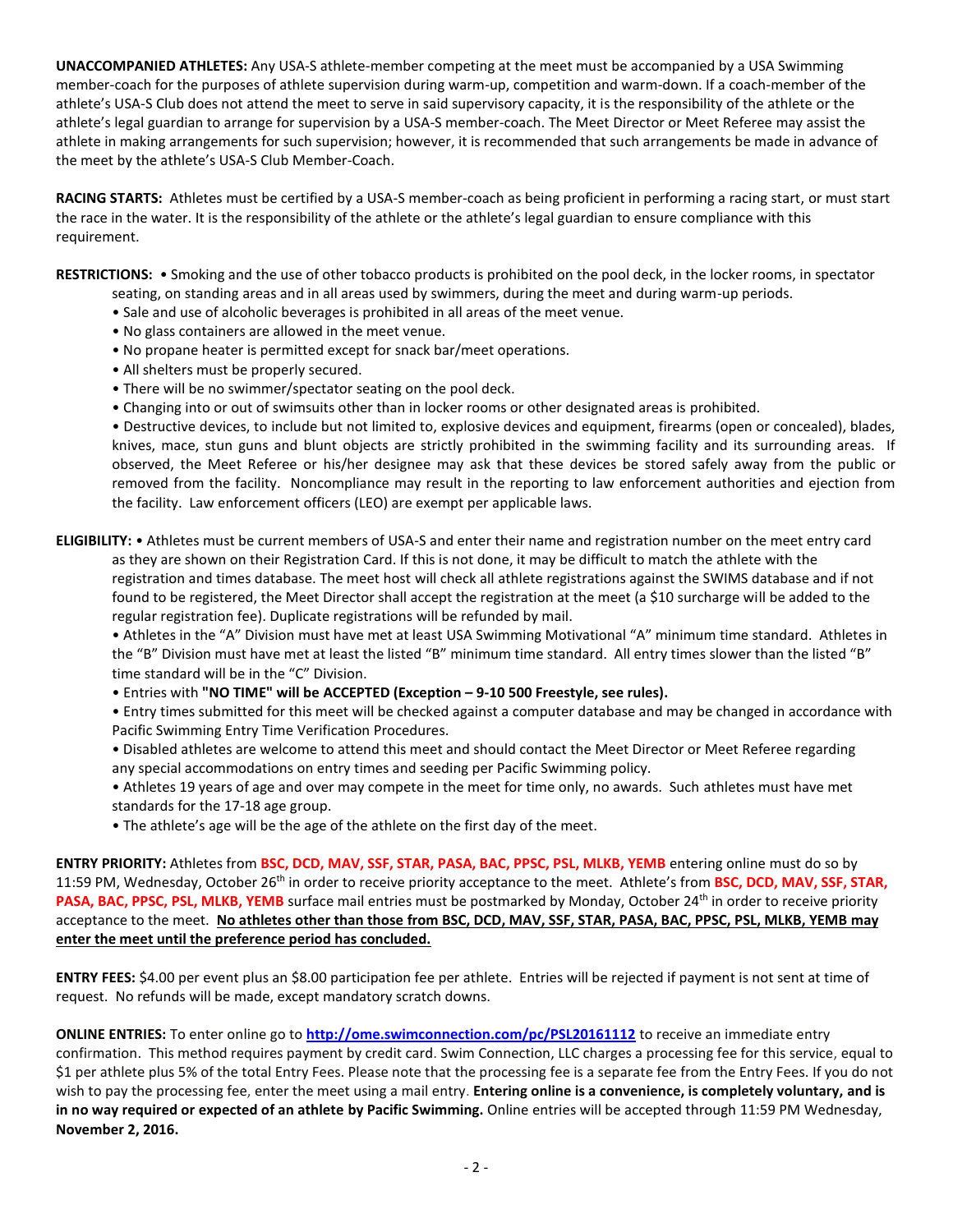**MAILED OR HAND DELIVERED ENTRIES**: Entries must be on the attached consolidated entry form. Forms must be filled out completely and printed clearly with the athlete's best time. Entries must be postmarked by midnight, Monday, **October 31, 2016** or hand delivered by 6:30 p.m. Wednesday, **November 2, 2016**. No late entries will be accepted. Requests for confirmation of receipt of entries should include a self-addressed envelope.

### **Make check payable to**: **Pacifica Sea Lions Aquatics**

| <b>Mail entries to: Magda Carranza</b> | Hand deliver entries to: Magda Carranza |  |  |  |  |  |
|----------------------------------------|-----------------------------------------|--|--|--|--|--|
| 646 Foothill Dr.                       | 1810 Francisco Blvd.                    |  |  |  |  |  |
| Pacifica Ca, 94044                     | Pacifica Ca. 94044                      |  |  |  |  |  |

**CHECK-IN:** The meet will be deck seeded. Athletes must check-in at the Clerk-of-Course. No event shall be closed more than 30 minutes before the scheduled start of the session. Close of check-in for all individual events shall be no more than 60 minutes before the estimated time of the start of the first heat of the event. Athletes who do not check in will not be seeded and will not be allowed to compete in that event.

**SCRATCHES:** Any athlete not reporting for or competing in an individual timed final event that they have checked in for shall not be penalized.

**AWARDS:** Individual events will be awarded in the A, B, and C division. Ribbons for First through Eighth place will be given to the following age groups 8 & U, 9-10, 11-12, 13-14. "A" time medals will be given to athletes achieving a new "A" times, regardless of place achieved in the event. All awards must be picked up at the meet by coaches at the end of each session. Awards will not be mailed.

**ADMISSION:** Free. There WILL NOT BE a program available

**SNACK BAR & HOSPITALITY:** A snack bar will be available throughout the competition. Coaches and working deck officials will be provided lunch. Hospitality will serve refreshments to timers and volunteers.

**MISCELLANEOUS:** No overnight parking is allowed. Facilities will not be provided after meet hours. Please be courteous to **the sounding neighbors. There will be two public parking lots available above the pool.**

**MINIMUM OFFICIALS:** Clubs must follow Zone 1 North rules for providing officials. Each club must provide officials for each session according to the number of athletes entered in that session, following the table below. Athletes that do not provide sufficient officials must provide coaches to act in the place of officials.

| Club athletes entered in session | Trained and carded officials requested |
|----------------------------------|----------------------------------------|
| $1 - 10$                         |                                        |
| $11 - 25$                        |                                        |
| 26-50                            |                                        |
| 51-75                            |                                        |
| 76-100                           |                                        |
| 100 or more                      | 5+ (1 for every 25 swimmers)           |

|                   | <b>SATURDAY</b> |              |        | <b>SUNDAY</b> |               |               |              |  |  |
|-------------------|-----------------|--------------|--------|---------------|---------------|---------------|--------------|--|--|
| <b>8 &amp; UN</b> | $9 - 10$        | $11 - 12$    | 13-18  | 8 & UN        | $9 - 10$      | $11 - 12$     | $13 - 18$    |  |  |
| <b>50 BK</b>      | 100 BK          | 100 BK       | 200 BK | <b>25 FR</b>  | 200 FR        | 200 FR        | <b>50 FR</b> |  |  |
| <b>50 FR</b>      | <b>50 FR</b>    | <b>50 FR</b> | 100 FR | 25 BK         | 50 BK         | <b>50 BK</b>  | 100 BK       |  |  |
| 50 BR             | 200 IM          | 100 IM       | 200 IM | <b>50 FL</b>  | 100 FL        | 100 FL        | 100 FL       |  |  |
| 25 FL             | 100 BR          | 200 BR       | 100 BR | <b>25 BR</b>  | <b>100 FR</b> | <b>100 FR</b> | 200 FR       |  |  |
| 100 FR            | 50 FL           | 50 FL        | 200 FL | 100 IM        | <b>50 BR</b>  | <b>50 BR</b>  | 200 BR       |  |  |
|                   | 500 FR          | 500 FR       |        |               | 100 IM        | 200 IM        | 400 IM       |  |  |

#### **EVENT SUMMARY**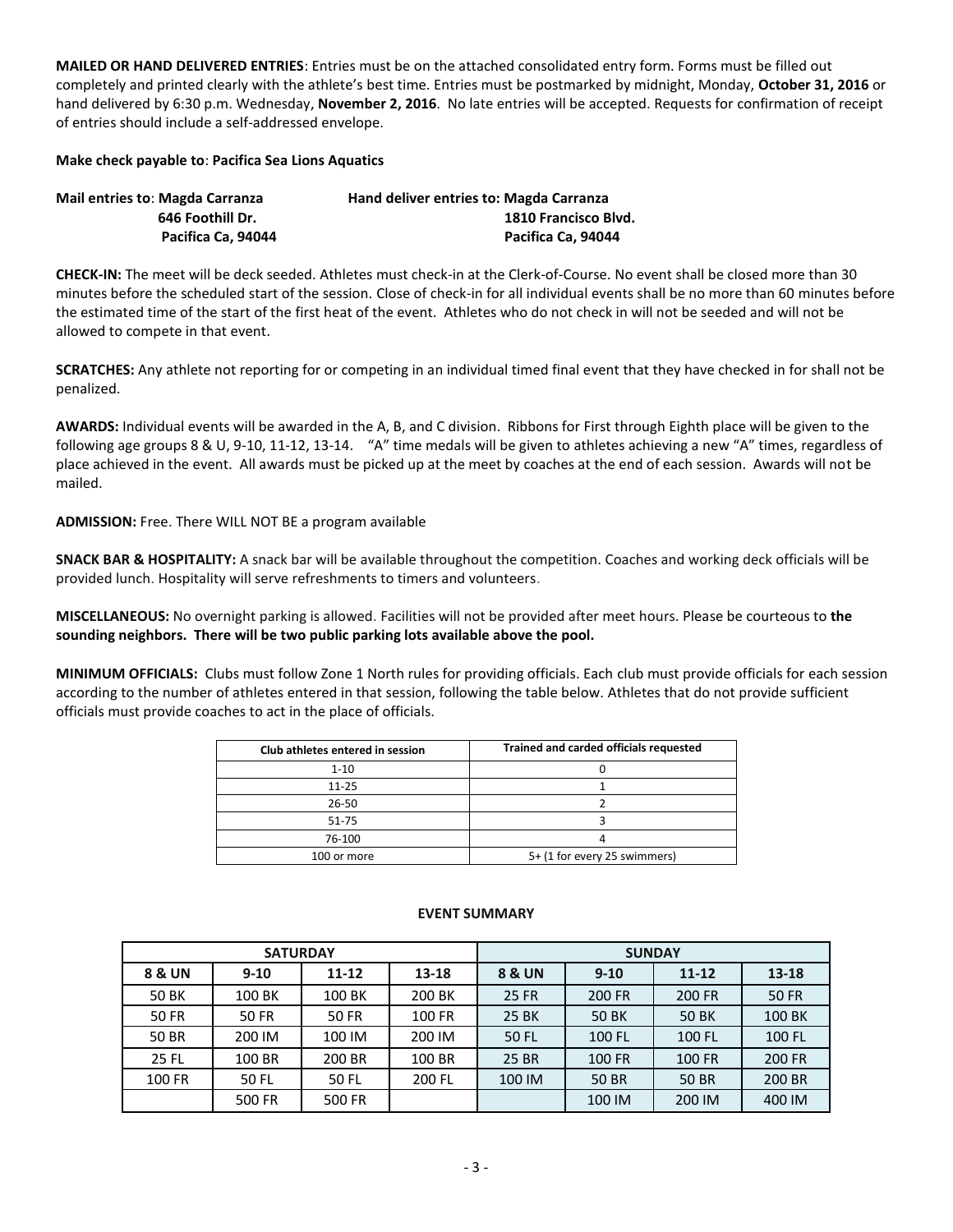| Saturday, November 12, 2016 |                   |               |               | Sunday, November 13, 2016 |  |  |  |
|-----------------------------|-------------------|---------------|---------------|---------------------------|--|--|--|
|                             | <b>SESSION A</b>  |               |               | <b>SESSION A</b>          |  |  |  |
| <b>EVENT#</b>               | <b>EVENT</b>      | <b>EVENT#</b> | <b>EVENT#</b> | <b>EVENT</b>              |  |  |  |
| 1                           | 11-12 100 BACK    |               | 55            | $11 - 12$ 200 FREE        |  |  |  |
| $\overline{\mathbf{3}}$     | 13 & O 200 BACK   | 4             | 57            | 13 & O 50 FREE            |  |  |  |
| 5                           | $11 - 1250$ FREE  |               | 59            | $11 - 1250$ BACK          |  |  |  |
| $\overline{\mathbf{z}}$     | 13 & O 100 FREE   | 8             | 61            | 13 & O 100 BACK           |  |  |  |
| 9                           | 11-12 100 IM      |               | 63            | 11-12 100 FLY             |  |  |  |
| 11                          | 13 & O 200 IM     | 12            | 65            | 13 & O 100 FLY            |  |  |  |
| 13                          | 11-12 200 BREAST  |               | 67            | 11-12 100 FREE            |  |  |  |
| 15                          | 13 & O 100 BREAST | 16            | 69            | 13 & O 200 FREE           |  |  |  |
| 17                          | $11 - 1250$ FLY   |               | 71            | 11-12 50 BREAST           |  |  |  |
| 19                          | 13 & O 200 FLY    | 20            | 73            | 13 & O 200 BREAST         |  |  |  |
| 21                          | $11 - 12500$ FREE |               | 75            | 11-12 200 IM              |  |  |  |
|                             |                   |               | 77            | 13 & O 400 IM             |  |  |  |
|                             | <b>SESSION B</b>  |               |               | <b>SESSION B</b>          |  |  |  |
|                             | 11-12 100 BACK    | 22            |               |                           |  |  |  |
| 23                          | 9-10 100 BACK     | 24            |               | 11-12 200 FREE            |  |  |  |
| 25                          | 8 & U 50 BACK     | 26            | 81            | $9 - 10200$ FREE          |  |  |  |
|                             | $11 - 1250$ FREE  | 28            | 83            | 8 & U 25 FREE             |  |  |  |
| 29                          | $9 - 1050$ FREE   | 30            |               | $11 - 1250$ BACK          |  |  |  |
| 31                          | 8 & U 50 FREE     | 32            | 87            | 9-1050 BACK               |  |  |  |
|                             | 11-12 100 IM      | 34            | 89            | 8 & U 25 BACK             |  |  |  |
| 35                          | $9 - 10200$ IM    | 36            |               | $11 - 12$ 100 FLY         |  |  |  |
| 37                          | 8 & U 50 BREAST   | 38            | 93            | $9 - 10100$ FLY           |  |  |  |
|                             | 11-12 200 BREAST  | 40            | 95            | 8 & U 50 FLY              |  |  |  |
| 41                          | 9-10 100 BREAST   | 42            |               | 11-12 100 FREE            |  |  |  |
| 43                          | 8 & U 25 FLY      | 44            | 99            | $9 - 10100$ FREE          |  |  |  |
|                             | $11 - 1250$ FLY   | 46            | 101           | 8 & U 25 BREAST           |  |  |  |
| 47                          | $9 - 1050$ FLY    | 48            |               | 11-12 50 BREAST           |  |  |  |
| 49                          | 8 & U 100 FREE    | 50            | 105           | $9 - 1050$ BREAST         |  |  |  |
|                             | $11 - 12500$ FREE | 52            | 107           | 8 & U 100 IM              |  |  |  |
| 53                          | $9 - 10500$ FREE  | 54            |               | $11 - 12200$ IM           |  |  |  |

|                         | Saturday, November 12, 2016 |               |               | Sunday, November 13, 2016 |               |  |
|-------------------------|-----------------------------|---------------|---------------|---------------------------|---------------|--|
|                         | <b>SESSION A</b>            |               |               | <b>SESSION A</b>          |               |  |
| ENT#                    | <b>EVENT</b>                | <b>EVENT#</b> | <b>EVENT#</b> | <b>EVENT</b>              | <b>EVENT#</b> |  |
| 1                       | 11-12 100 BACK              |               | 55            | $11 - 12$ 200 FREE        |               |  |
| $\mathbf{3}$            | 13 & O 200 BACK             | 4             | 57            | 13 & O 50 FREE            | 58            |  |
| ${\sf 5}$               | $11 - 1250$ FREE            |               | 59            | 11-12 50 BACK             |               |  |
| $\overline{\mathbf{z}}$ | 13 & O 100 FREE             | 8             | 61            | 13 & O 100 BACK           | 62            |  |
| 9                       | 11-12 100 IM                |               | 63            | 11-12 100 FLY             |               |  |
| 11                      | 13 & O 200 IM               | 12            | 65            | 13 & O 100 FLY            | 66            |  |
| 13                      | 11-12 200 BREAST            |               | 67            | 11-12 100 FREE            |               |  |
| 15                      | 13 & O 100 BREAST           | 16            | 69            | 13 & O 200 FREE           | 70            |  |
| 17                      | $11 - 1250$ FLY             |               | 71            | 11-12 50 BREAST           |               |  |
| 19                      | 13 & O 200 FLY              | 20            | 73            | 13 & O 200 BREAST         | 74            |  |
| 21                      | $11 - 12500$ FREE           |               | 75            | 11-12 200 IM              |               |  |
|                         |                             |               | 77            | 13 & O 400 IM             | 78            |  |
|                         | <b>SESSION B</b>            |               |               |                           |               |  |
|                         | $11 - 12$ 100 BACK          | 22            |               | <b>SESSION B</b>          |               |  |
| 23                      | $9 - 10100$ BACK            | 24            |               | 11-12 200 FREE            | 80            |  |
| 25                      | 8 & U 50 BACK               | 26            | 81            | $9 - 10200$ FREE          | 82            |  |
|                         | $11 - 1250$ FREE            | 28            | 83            | 8 & U 25 FREE             | 84            |  |
| 29                      | $9 - 1050$ FREE             | 30            |               | 11-12 50 BACK             | 86            |  |
| 31                      | 8 & U 50 FREE               | 32            | 87            | $9 - 1050$ BACK           | 88            |  |
|                         | 11-12 100 IM                | 34            | 89            | 8 & U 25 BACK             | 90            |  |
| 35                      | $9 - 10200$ IM              | 36            |               | 11-12 100 FLY             | 92            |  |
| 37                      | 8 & U 50 BREAST             | 38            | 93            | $9 - 10 100$ FLY          | 94            |  |
|                         | 11-12 200 BREAST            | 40            | 95            | 8 & U 50 FLY              | 96            |  |
| 41                      | 9-10 100 BREAST             | 42            |               | 11-12 100 FREE            | 98            |  |
| 43                      | 8 & U 25 FLY                | 44            | 99            | $9 - 10100$ FREE          | 100           |  |
|                         | $11 - 1250$ FLY             | 46            | 101           | 8 & U 25 BREAST           | 102           |  |
| 47                      | $9 - 1050$ FLY              | 48            |               | 11-12 50 BREAST           | 104           |  |
| 49                      | 8 & U 100 FREE              | 50            | 105           | 9-1050 BREAST             | 106           |  |
|                         | $11 - 12500$ FREE           | 52            | 107           | 8 & U 100 IM              | 108           |  |
| 53                      | $9 - 10 500$ FREE           | 54            |               | 11-12 200 IM              | 110           |  |
|                         |                             |               | 111           | 9-10 100 IM               | 112           |  |

Use the following URL to find the time standards: <http://www.pacswim.org/swim-meet-times/standards>

# **Athletes in the 9-10 500 Free must have achieved USA-S Motivational "B" Time Standard for their gender**

Please make sure you have your own timers for the 400 IM and 500 Free and bring your own Lap Counter.